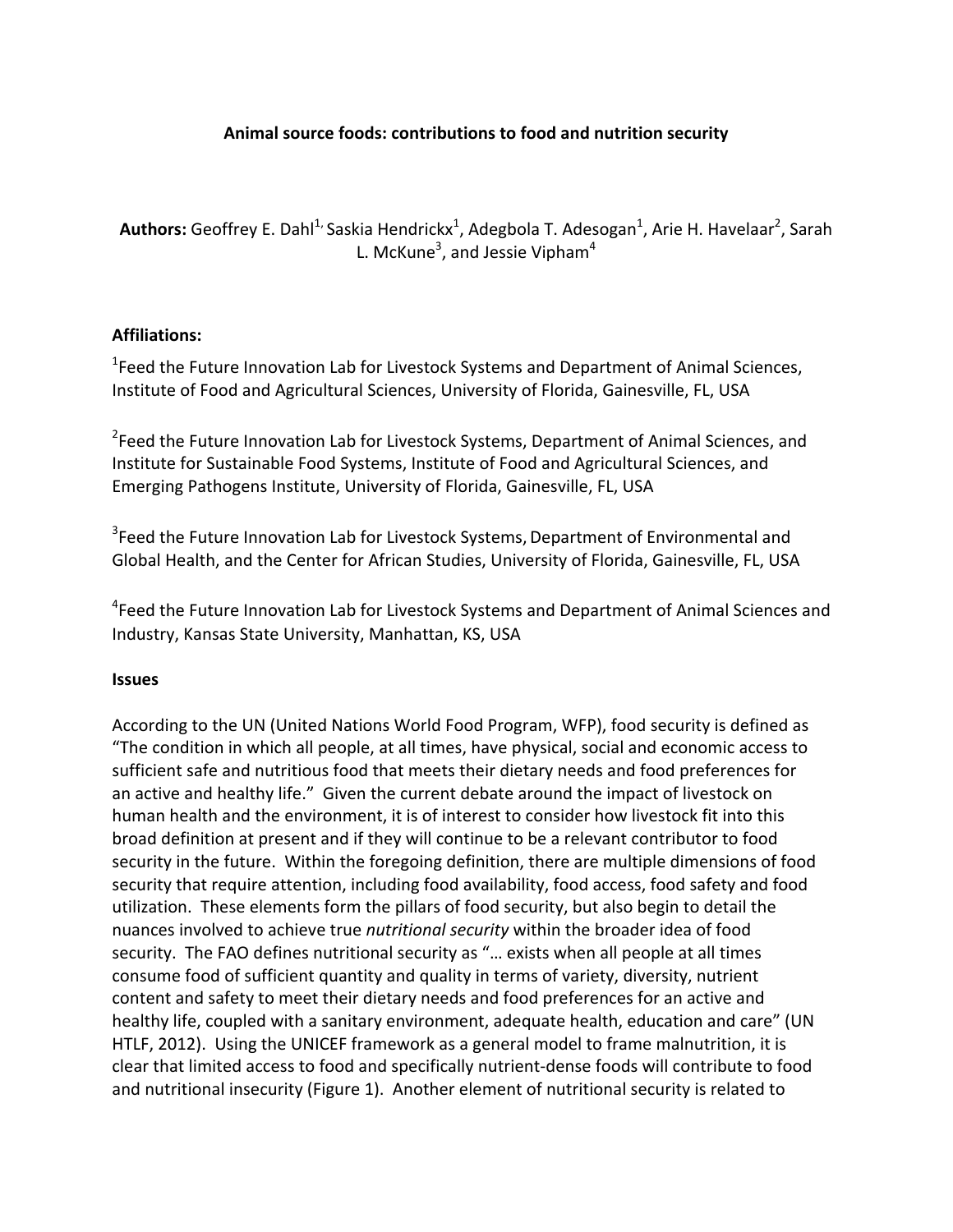food safety, which may impact not only nutrient content and wholesomeness but the capacity to utilize nutrients as well (and that is considered later in this review). This is particularly important at the household level, where nutritional security can be challenged even in a food secure environment. This is due to hidden hunger, which affects 2 billion people and occurs when the quality of food eaten does not meet nutrient requirements due to critical deficiencies in micronutrients needed for growth and development (WHO, 2014). Thus, the goal of this paper is to consider the impact of animal source foods in achieving food and nutrition security rather than just food security.

## Animal source of foods and nutrient security

The primary targets of improvements to food and nutritional security are pregnant and lactating women (PLW) and infants and young children (IYC) during the first thousand days of life (Ianotti, 2018). These groups have greater requirements for certain nutrients relative to the broader population, and deficiencies during this stage can be life altering and persistently reduce the potential for an "... active and healthy life". Scarcity and limited intake of animal source foods for PLW and IYC, even when caloric requirements are being met, can lead to physical, emotional, and cognitive stunting with lifelong impacts. Relative to children with a normal growth curve, stunted children are 4 times as likely to die before 2 years of age, experience an average 11-point reduction in I.Q. score, and as adults earn 22% less income (Black et al., 2013, de Onis and Branca, 2016). Indeed, stunting is one of the best measures of chronic undernutrition, affecting over 151 million children under 5 years of age across the globe. Considering a total world population of 650 million children under 5-years old, almost **22%** of the total population of children is stunted and thus suffers the negative effects. Malnutrition, an underlying cause of stunting, is associated with several nutritional deficiencies that suggest a link to lack of consumption of animal source foods (ASF; WHO Stunting Policy Brief). 

In addition to providing of a balance of appropriate amino acids, and hence, high quality protein, ASF are also the sole source of specific nutrients, including vitamin B12 and essential fatty acids integral to brain development. Of interest, a decreasing trend in the proportion of stunted children in various countries globally is observed with increasing per capita consumption of meat or projected milk consumption (Figure 2; Adesogan et al., 2019), whereas no similar trend is found when considering only total caloric intake and the proportion of stunting (Figure 3). Although these associations at the country level cannot be interpreted as providing evidence for a causal relationship, they do support the hypothesis of beneficial effects of ASF on child growth, which requires further evaluation. Thus, interventions that reduce food and nutritional insecurity via improved access to ASF may lead to reductions in stunting. A recent meta-analysis did not find a consistent relationship between ASF consumption and stunting or other indicators of growth and development (Shapiro et al., 2019), which may have been a function of inconsistencies in study designs. Rigorous studies of the impact of ASF on malnutrition are therefore a key research priority. Such studies should consider malnutrition as a multifactorial problem, in line with the UNICEF framework.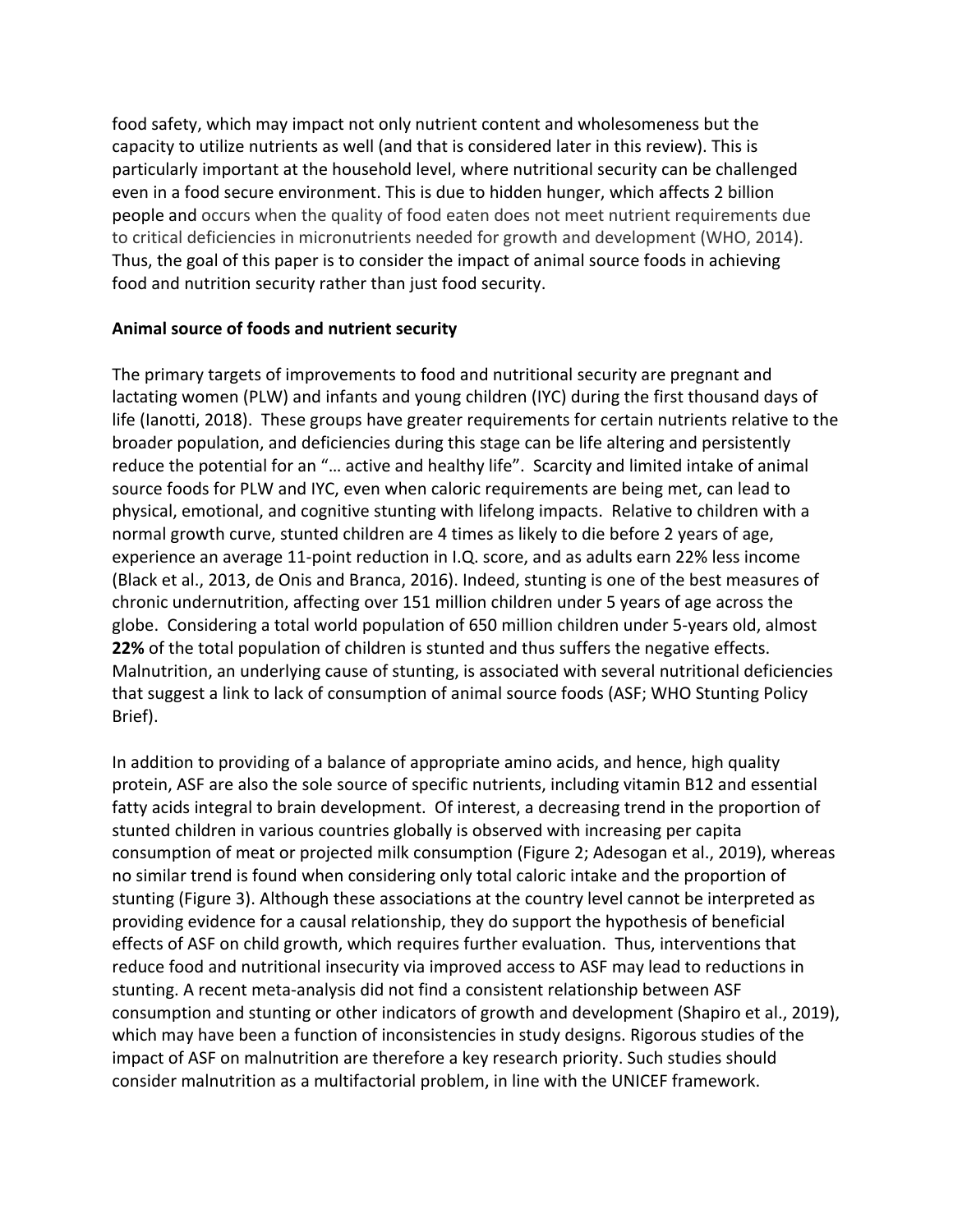But deficits In nutrient access are not the only potential issue associated with ASF. Indeed, there are many examples, especially in the developed world, of excess consumption of ASF in the context of nutrient requirements. For example, adherence to a Paleolithic or Mediteranian diets, both of which include reduced levels of ASF relative to typical western diets, are associated with lower mortality (Whalen et al., 2017). In a Canadian study cohort, increased obesity and BMI measures were linked to self-reported adherence to dietary guidelines for meat and alternatives, but for vegatables and fruits as well (So et al., 2017). A meta analysis of meat consumption pattern studies and obesity identified a relationship at high consumption levels, but significant variation among study responses were observed (Rouhani et al., 2014). Thus, it appears that excess intake of some ASF may affect obesity incidence, seperating those effects from overall caloric intake is difficult.

## **Food security and animal source of foods**

Threats to food security are varied and include climate change, population growth, food production capacity, food prices, conflict, loss of crop varieties, and land and water scarcity. Many of these threats are not new, but reflect the ongoing need for improved crop and livestock productivity, particularly in some regions. Considering the global food security index, it is clear that Africa and parts of Asia are least resilient to shocks to food security, and thus nutrition of women, infants and children is most compromised in these regions (The Economist, 2018). The impact of climate change on food security is multifaceted and includes effects on food availability, food access, food safety, and food utilization. Variation in rainfall and temperature increases will alter growing seasons and production capacity. Ultimately, food quality will diminish as drier, hotter climates reduce yields and some aspects of food safety, because hotter climates increase contaminants such as aflatoxins and bacterial pathogens (US Global Change Program, 2016; ECDC, 2012). With regard to access, with drought and other negative climactic events on the rise, it is reasonable to expect that feed resources for animals will suffer and result in periods of increased market pressure as herds are depopulated. In the absence of solid, functional trade relationships, access to these products will be constrained. Similarly, as production pressures increase demand on women's time, less time will be available for child feeding activities, and food utilization may be compromised.

#### **Food security and societal norms**

Vulnerability to food insecurity at the household level depends on a number of factors, which individually may not pose a threat, but in combination can be significant. Societal norms related to gender roles can affect the quantity and quality of food choices, and even decisions around the fate of nutrient-dense foods such as ASF and whether family consumption or external sale of those commodities is prioritized. In addition to gender, other social stratifications, such as class, caste, ethnicity, or even geography may interact to further adversely affect women's ability to trade or otherwise improve their economic status through livestock production. Household nutritional security, however, is likely to improve with increased animal production compared to households without livestock holdings. Livestock producers have higher levels of ASF consumption relative to others, and livestock production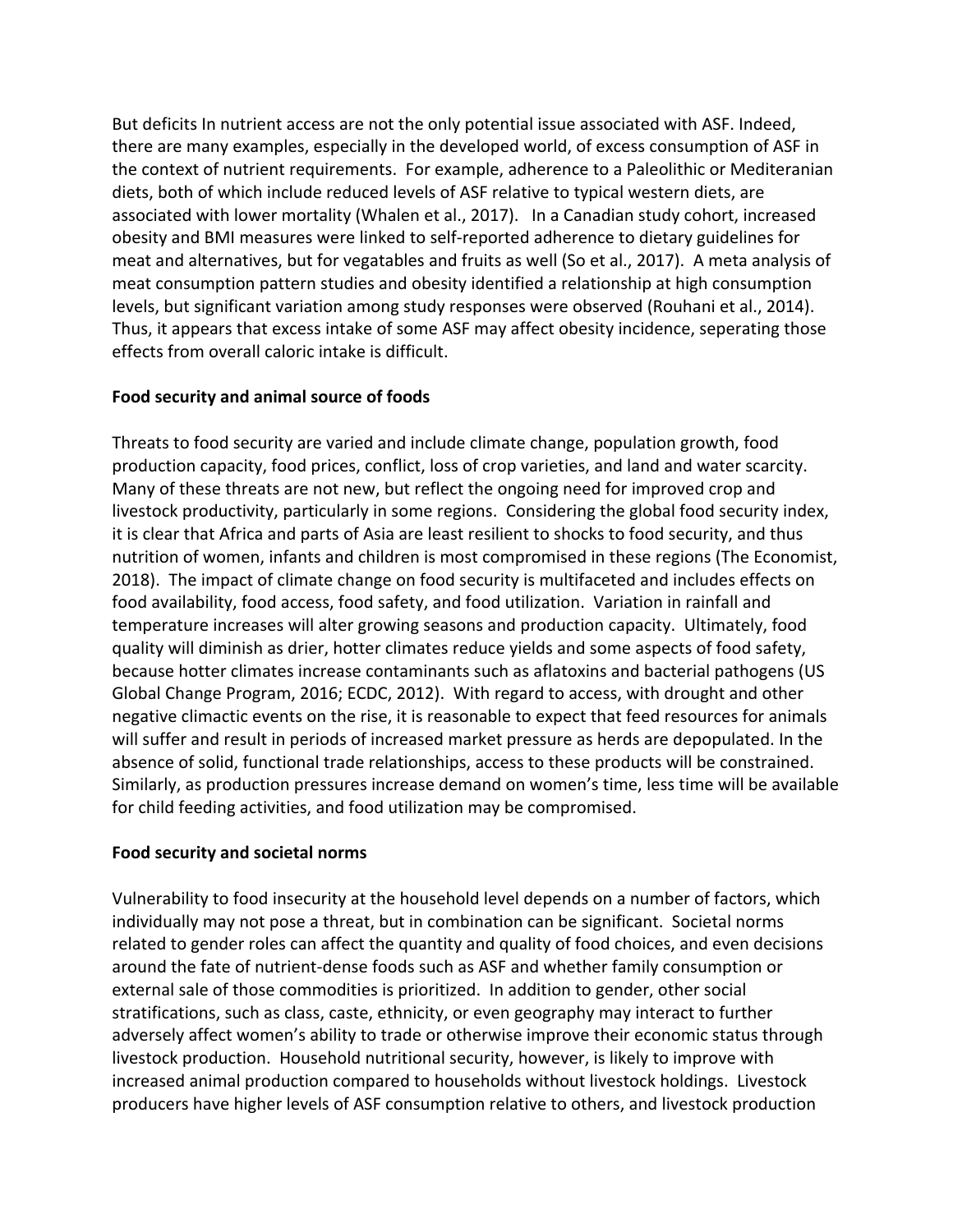leads to higher incomes and greater capacity for improved nutrition (Flores-Martinez, 2016; Jin and lannotti, 2014; Rawlins et al., 2013). In addition, ownership or co-ownership of livestock by women has been associated with improved nutritional outcomes of children within the household (Jin and Ionnatti, 2014). The economic status of women is improved by livestock production when compared to women with no livestock, and thus resilience to economic shock is greater in the presence of livestock versus without (Ashley et al., 2018; Dumas et al., 2018; Njuki and Sanginga, 2013), though this may not reflect the situation with some pastoralist communities. But the evidence, mainly, supports a role for livestock production as a method to improve food and nutritional security (FAO, 2009).

## **Challenges to livestock for food and nutrition security**

So what are the challenges to livestock production that may limit it as a solution to greater food and nutritional security? Animal source foods presently account for 25% of the protein and 18% of the calories consumed globally, and demand will continue to grow (Henchion et al., 2017). Capacity to support demand, especially in developing and emerging countries, appears to be one such challenge. World population growth projections of another 3 billion people by 2050 are a concern, and most of that population increase will occur in emerging and developing countries. As incomes rise, demand for animal source foods increase. This is exacerbated by the fact that households not reliant on agriculture for their livelihood have faster income growth and thus purchasing power for ASF relative to those that rely on agriculture only for their income. But the demand represents a potential for higher returns to livestock holders and an opportunity for economic advancement, which in general improves the nutritional outcomes of the poor (Webb and Block, 2012).

#### Humans versus animal competition for crop use

Competition among humans and animals for crop outputs is often cited as a hurdle to greater food security. Indeed, the conversion ratio of grain to animal product ranges from 1.5:1 to 8:1 for poultry to beef cattle (FAOSTAT 2016) respectively, suggesting that a move away from ASF, especially ruminant derived ASF, would improve food security by limiting competition for grain crops primarily. That notion, however, is flawed when one considers that grain comprises only 15% of a typical cattle diet, with the remainder coming from forage and byproducts of grain and food processing; components unsuitable for human consumption (Mottet et al., 2017). In addition, approximately 60% of the world's land is completely unsuitable for crop production, but those areas of grassland provide forage for a significant number of grazing livestock. Therefore, the conversion of crop materials by ruminants is actually much more efficient when calculated on the basis of output of human consumable ASF per unit of human consumable plant material input. Further, as mentioned throughout this manuscript, the specific nutrient profile supplied from animal source foods and the contribution to nutritional security relative to plant based sources leans heavily in favor of ASF being a component of all diets of PLW and IYC to avoid stunting and its negative short and long-term sequelae. In fact, the World Bank notes that animal source foods are the best nutrient-rich foods for children aged 6 to 23 months (World Bank, 2017). So the "feed for animals versus food for humans" debate must be carefully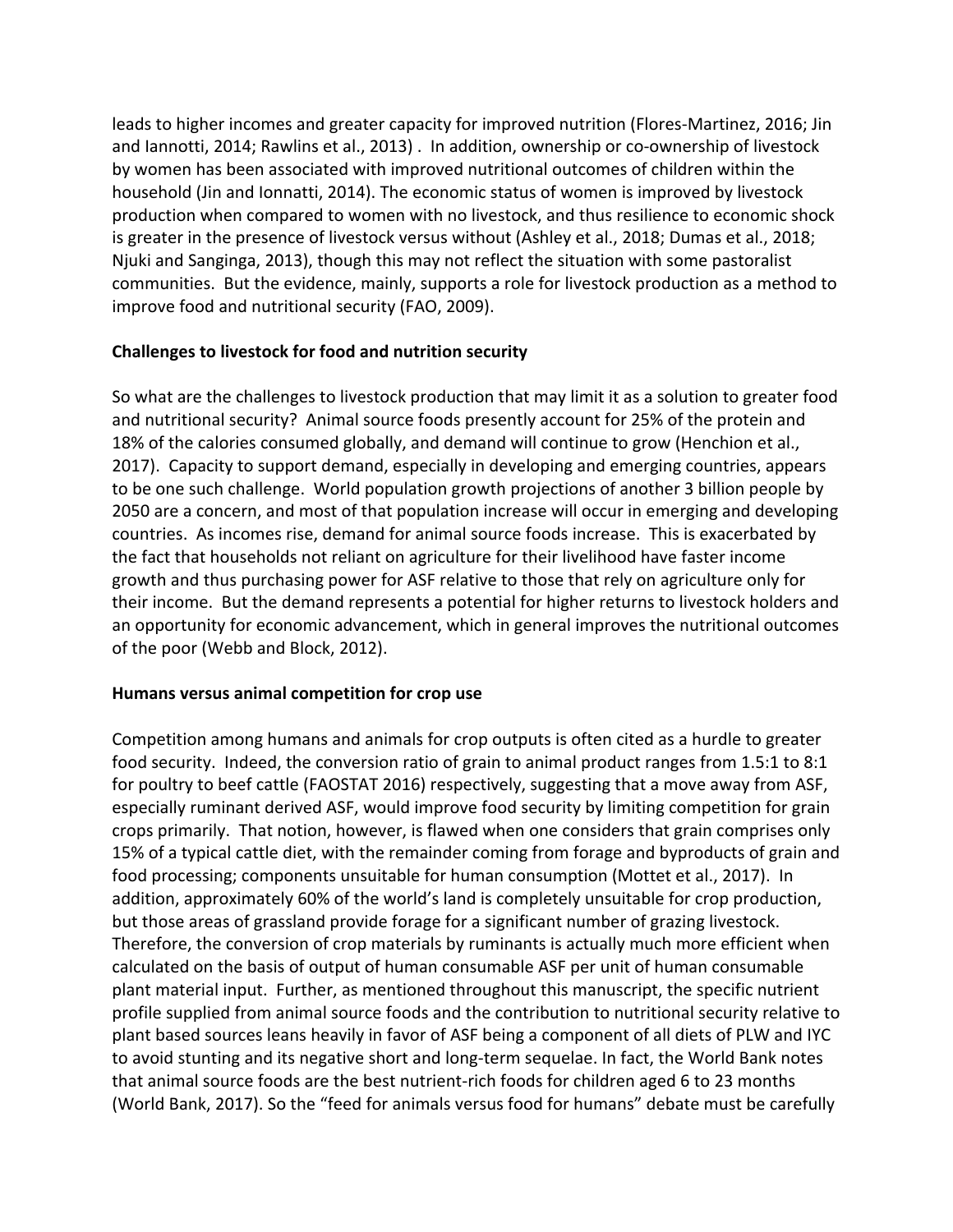addressed to make meaningful comparisons, and is much more complex than simple calculations of efficiency would indicate.

#### **Animal source food and the environment**

The impact of animal production on the environment is another factor commonly mentioned as a constraint and potential threat to sustainability. With regard to water utilization, it is clear the animal production depends on significant quantities of water, and inappropriate manure management can damage water resources. However, manure also serves as a significant source of fuel and building material for homes in many developing and emerging countries. Further, manure serves as a critical fertilizer for more than half of the crops and pasture grown around the world (FAO, 2018). So the view that animal waste only has a negative effect on food and nutritional security via water system contamination is not consistent with the broader utility of manure in many developing and emerging economies. Additional benefits to water systems are found in the recharge capacity of crop and pasture land as well as their potential for net carbon sequestration, when certain well managed options like silvopasture systems are used. For instance, a recent meta-analysis of 86 studies on "which agroforestry system stores the most carbon?" concluded that the net accumulation of soil carbon or net sink of greenhouse gases is greatest when grassland is converted to silvopastures i.e. forest combined with livestock (Figure 4; Feliciano et al., 2018). Such ecosystem services are difficult to quantify but should be considered in the global environmental impact of livestock production.

Greenhouse gas output from livestock is a concern, as the output of  $CO<sub>2</sub>$  and methane, especially from ruminants, has been identified by some as the single largest contributor to GHG emissions worldwide. However, as with the debate over "feed vs. food", a more complex picture emerges when all aspects of the production cycle are considered. Technology to improve efficiency of ASF production has the greatest potential to reduce GHG output per unit of ASF production (Mitloehner, white paper). In this regard, genetic selection is important but requires more general improvements in feeding, management and animal health to sustain those increases in yield. As the efficiency of production increases, an inverse relationship with GHG output is realized when assessed on a unit of ASF product basis. In highly efficient livestock systems such as those present in developed and developing countries, contributions to total GHG output from agriculture in general are 3-4 %, and from livestock are 2%; compared with transportation that contributes 15%. Improvements of productivity on a per animal basis is one of the highest potential targets for reducing GHG per unit of animal product from livestock (Mitloehner, white paper). For example, a doubling of milk yield from the current Ethiopian herd could be associated with a reduction of cattle numbers by 50% without a drop in milk supply. Yet that same reduction in herd size would halve total  $CO<sub>2</sub>$  and methane for that same amount of ASF output. Indeed, annual milk yields in the US have increased from 2074 kg/cow in 1944 to 9,193kg/cow, whereas the national herd of dairy cows has declined from 25.6 million to 9.1 million cows over that same period (Capper et al., 2009). Therefore, gains in production efficiency can produce reductions in overall output of GHG per unit of ASF realized.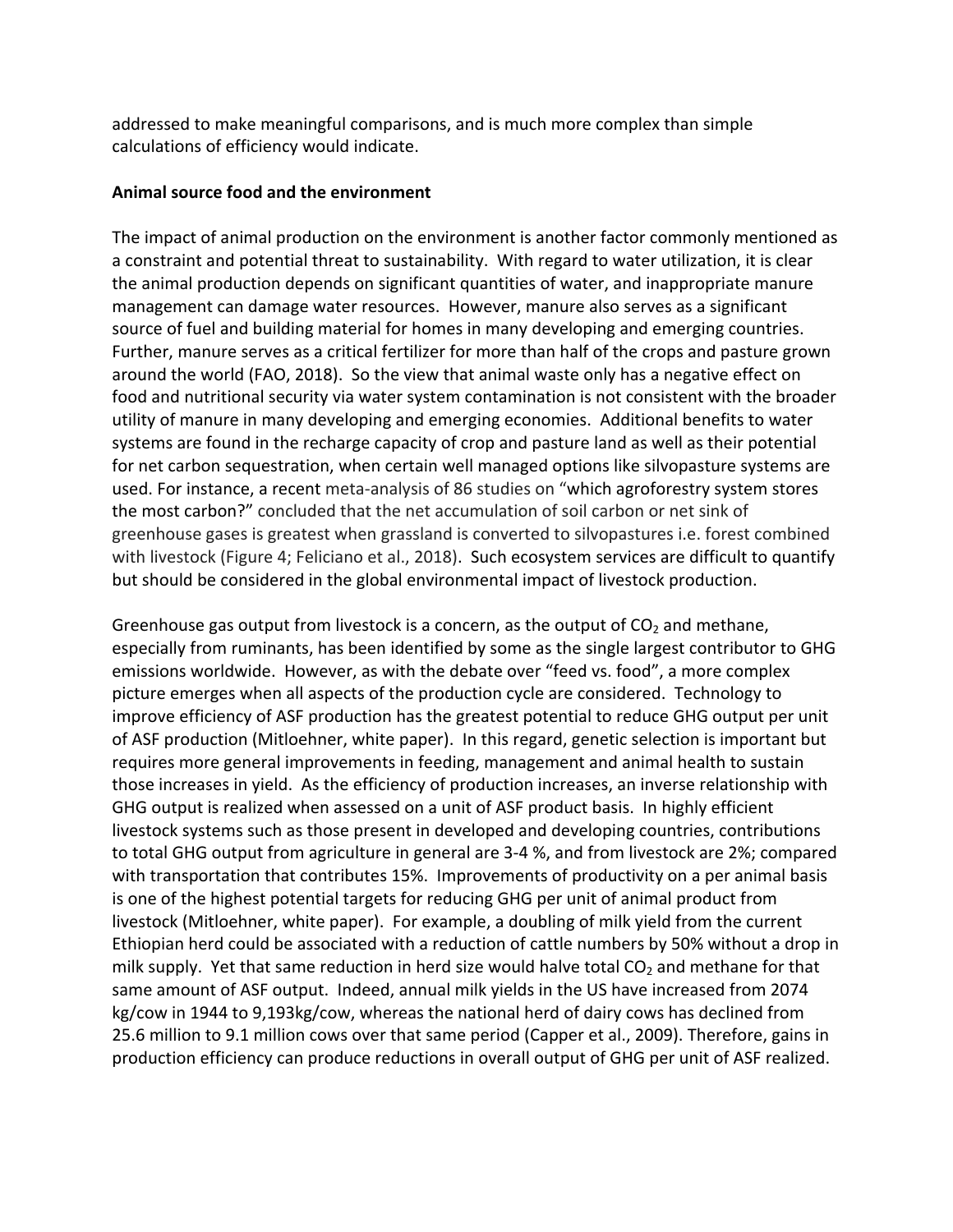An emerging area of potential negative outcomes for nutrition related to animal production is the relationship of animal exposure and enteric disease that reduces nutrient uptake. For example, the emphasis on small holder poultry production to improve child nutrition is valid, but not in cases where chicken housing, or lack thereof, exposes those same children to increased potential for asymptomatic infections by enteric pathogens, specifically *Campylobacter* spp., which lead to reduced intestinal integrity and ultimately poor nutrient absorption. Interventions that increase the supply of ASF without consideration of local impacts on gut health are likely to have limited sustainability. Recent evidence has suggested that whereas diarrhea did not have a significant effect on child growth, asymptomatic gut infections by enteropahtogens including *Campylobacter* spp. and enteroaggregative Escherichia coli did signicantly reduce length and weight attainment in children under 2 years of age. These authors suggested "modifying the longstanding Unicef framework of malnutrition by adding enteropathogen infection in the absence of diarrhea". (MAL-ED Network, 2018). Transmission pathways of these pathogens are complex and may include direct exposure to animal or human excreta, unsafe foods, contaminated drinking water and lack of personal hygiene. Studies to unravel the se complex pathways in order to develop effective intervention strategies to complement ASF interventions are a critical need.

## **Economic impacts of animal source food**

Economic impacts of ASF production must be considered across the value chain from the household level to local and regional markets. At the household level, market access, capital availability and capacity for withholding some product for home consumption are basic considerations for decision support on new enterprises. It is also clear that nutrition training for smallholders is key to create an understanding of the importance of ASF consumption, even at the "expense" of less external income, is essential to improve nutritional outcomes at the household level. But these will be influenced by structural hurdles related to demand variability, regulatory constraints and trade policies at the state, national and international levels, that may restrict movement of animals or their products and stymie trade. Capacity building in the area of market access is likely to be critical to support sustainable economic opportunities for small holders. An additional consideration to explore is the cost of diets with and without ASF, which may pose a burden at the household level. Specifically, recent analysis of the cost of the EAT-Lancet diet reveals a significant disconnect between diet affordability and income (Hirvonen et al., 2019). Indeed, the cost of the diet exceeded the daily income for at least 1.56 billion people globally.

#### **Summary and policy implications**

It appears that a disconnect is present in the current debate around animal source food consumption and production as they relate to nutritional security. On the one hand, it is clear that deficiencies in ASF consumption and availability in many emerging and developing economies have dramatic negative outcomes for the nutritional security, health and well-being of PW and IYC, with implications for development of those economies. Livestock production in those same countries, however, generally suffers from low productivity with negative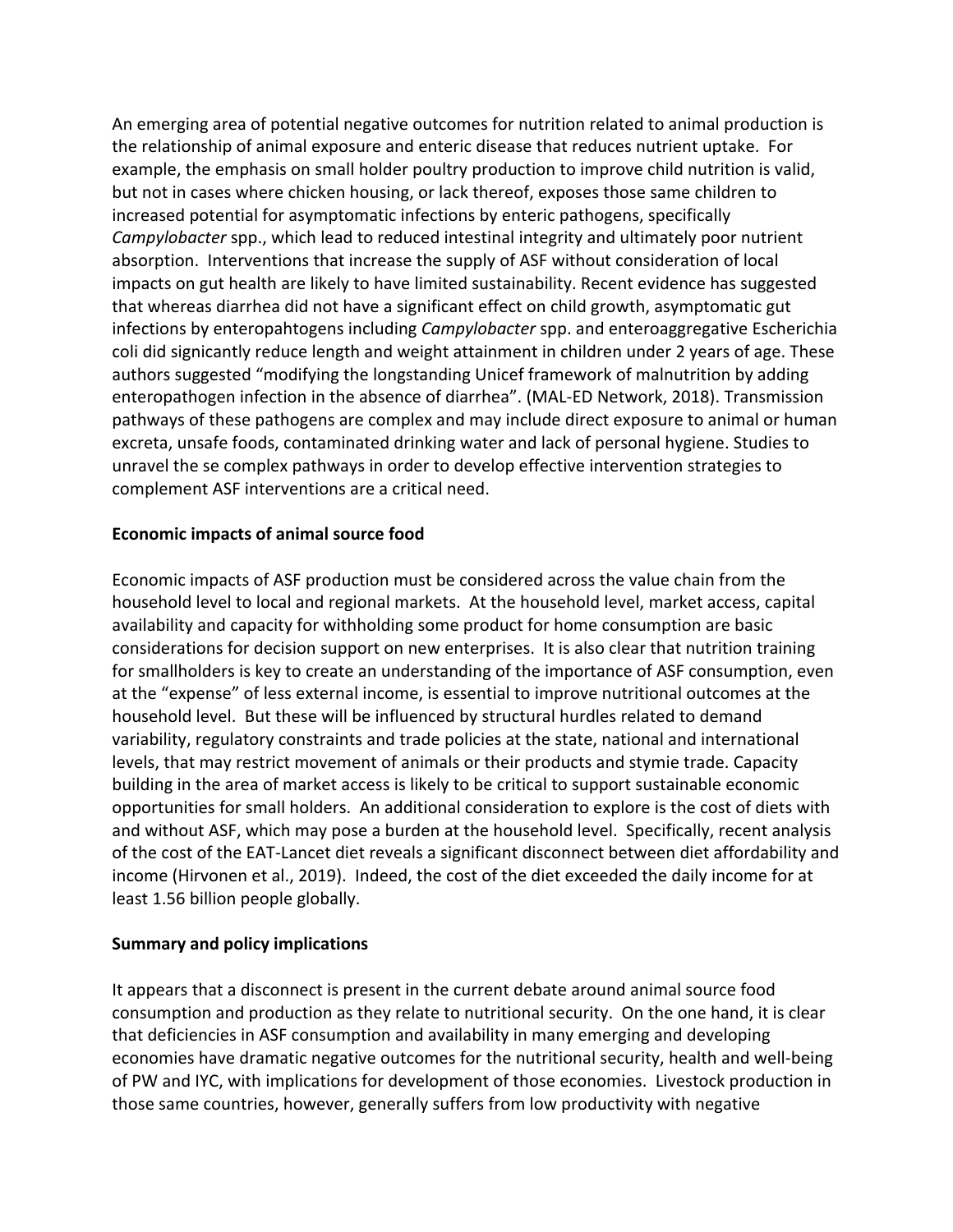implications for environmental and resource degradation. In contrast, consumption patterns of ASF in developed economies often exceed requirements and may be associated with certain negative health outcomes, although direct cause: effect realtionships are not available cross the broad population. But unlike developing countries, the production of ASF in developed countries is highly efficient and the burden on environmental and resource use is much lower than other sectors (e.g. transportation) and thus of limited potential for significant mitigation impacts.

With regard to policy development, messaging is critical to reflect the foregoing nuanced arguments. The first point is that animal source foods do provide significant nutritional security across the globe and elimination of ASF in human diets would result in significant health and economic burdens. Recognizing that certain ASF production approaches increase environmental degradation and human health, policies that encourage full consideration of the impacts of ASF production systems on all aspects of sustainability should be implemented. But given the initial point on the importance of ASF, overall demand for ASF is likely to increase, so sustainably intensifying that production is key. In addition, messaging to livestock producers must include a focus on overall demand versus individual consumption in order to reduce anxiety over threats to their livliehood.

## **References**

Ashley K, Harrison H, Chan PH, Sothoeun S, Young JR, Windsor PA, Bush RD. Livestock and livelihoods of smallholder cattle-owning households in Cambodia:the contribution of on-farm and off-farm activities to income and food security. Trop Anim Health Prod. 2018 Dec;50(8):1747-1761. doi: 10.1007/s11250-018-1615-6.

Black RE, Victora CG, Walker SP, Bhutta ZA, Christian P, de Onis M, Ezzati M, Grantham-McGregor S, Katz J, Martorell R, Uauy R; Maternal and Child Nutrition Study Group. Maternal and child undernutrition and overweight in low-income and middle-income countries. Lancet. 2013 Aug 3;382(9890):427-451. doi: 10.1016/S0140-6736(13)60937-X.

Capper JL, Cady RA, Bauman DE. The environmental impact of dairy production: 1944 compared with 2007. J Anim Sci. 2009 Jun;87(6):2160-7. doi: 10.2527/jas.2009-1781.

de Onis M, Branca F. Childhood stunting: a global perspective. Matern Child Nutr. 2016 May;12 Suppl 1:12-26. doi: 10.1111/mcn.12231.

Dumas SE, Maranga A, Mbullo P, Collins S, Wekesa P, Onono M, Young SL. "Men Are in Front at Eating Time, but Not When It Comes to Rearing the Chicken": Unpacking the Gendered Benefits and Costs of Livestock Ownership in Kenya. Food Nutr Bull. 2018 Mar;39(1):3-27. doi: 10.1177/0379572117737428.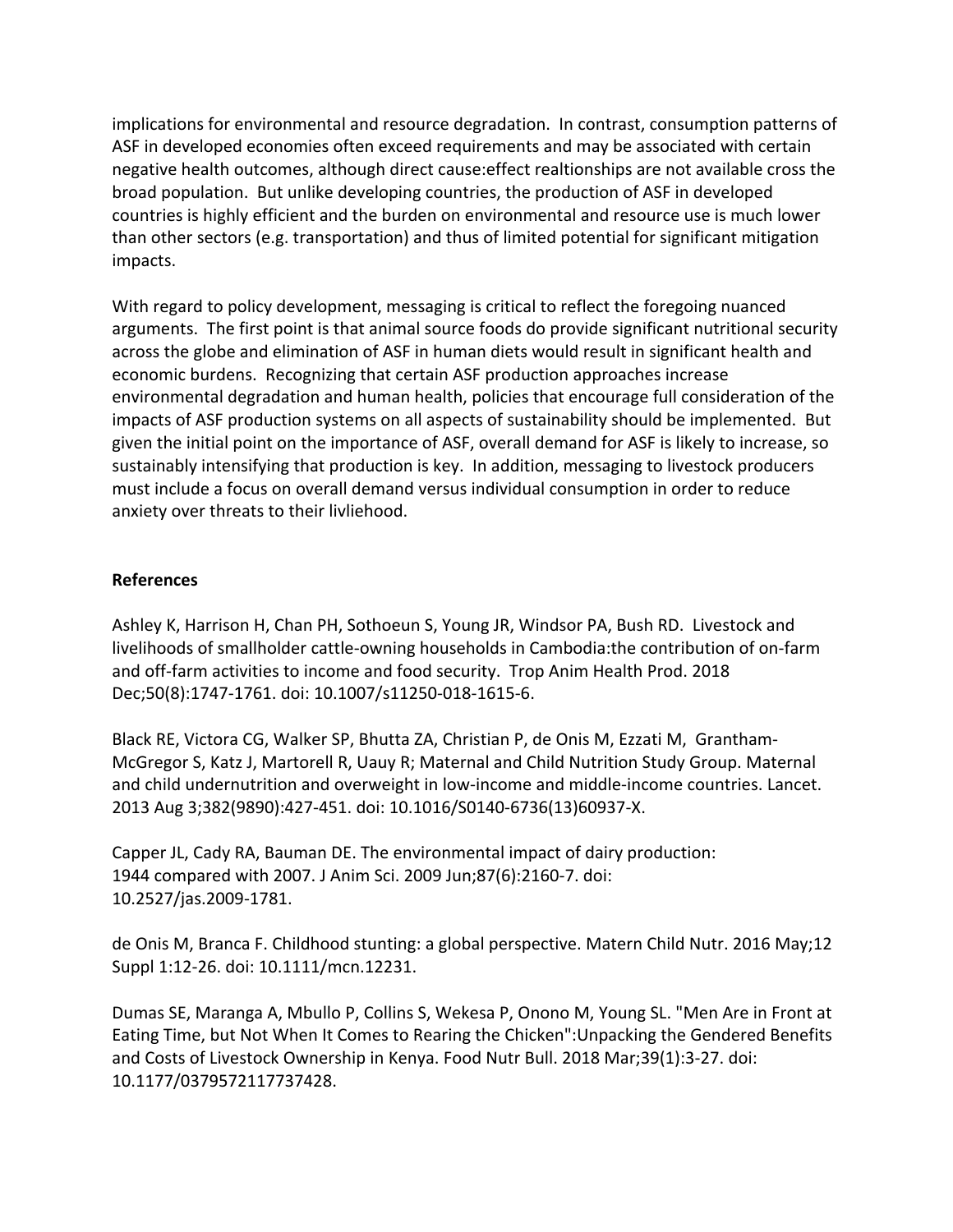The Economist Intelligence Unit (EIU) Global Food Security Index 2018. Available from: https://foodsecurityindex.eiu.com/Country

European Centre for Disease Prevention and Control. Assessing the potential impacts of climate change on food- and waterborne diseases in Europe. Stockholm: ECDC; 2012. Available from:

https://ecdc.europa.eu/sites/portal/files/media/en/publications/Publications/1203-TER-Potential-impacts-climate-change-food-water-borne-diseases.pdf

FAO, 2009 

FAOSTAT 2016

FAO 2018. Nitrogen inputs to agricultural soils from livestock manure. http://www.fao.org/documents/card/en/c/I8153EN

Feliciano, D, A Ledo, J Hillier, and DR Nayak. Which agroforestry options give the greatest soil and above ground carbon benefits in different world regions? 2018. Agric Ecosyst Env 254:117-129.

Flores-Martinez A, Zanello G, Shankar B, Poole N. Reducing Anemia Prevalence in Afghanistan: Socioeconomic Correlates and the Particular Role of Agricultural Assets. PLoS One. 2016 Jun 6;11(6):e0156878. doi: 10.1371/journal.pone.0156878.

Henchion M, Hayes M, Mullen AM, Fenelon M, Tiwari B. Future Protein Supply and Demand: Strategies and Factors Influencing a Sustainable Equilibrium. *Foods*. 2017;6(7):53. Published 2017 Jul 20. doi:10.3390/foods6070053

Hirvonen K, Bai Y, Headey D, and Masters WA. Cost and affordability of the EAT-Lancet diet in 159 countries. The Lancet Global Health. 2019. Preprint.

lannotti LL. The benefits of animal products for child nutrition in developing countries. Rev Sci Tech. 2018 Apr;37(1):37-46. doi: 10.20506/rst.37.1.2738.

Jin M, Iannotti LL. Livestock production, animal source food intake, and young child growth: the role of gender for ensuring nutrition impacts. Soc Sci Med. 2014 Mar;105:16-21. doi:10.1016/j.socscimed.2014.01.001.

MAL-ED Network Investigators . Early childhood cognitive development is affected by interactions among illness, diet, enteropathogens and the home environment: findings from the MAL-ED birth cohort study. BMJ Glob Health. 2018 Jul 23;3(4):e000752. doi: 10.1136/bmjgh-2018-000752.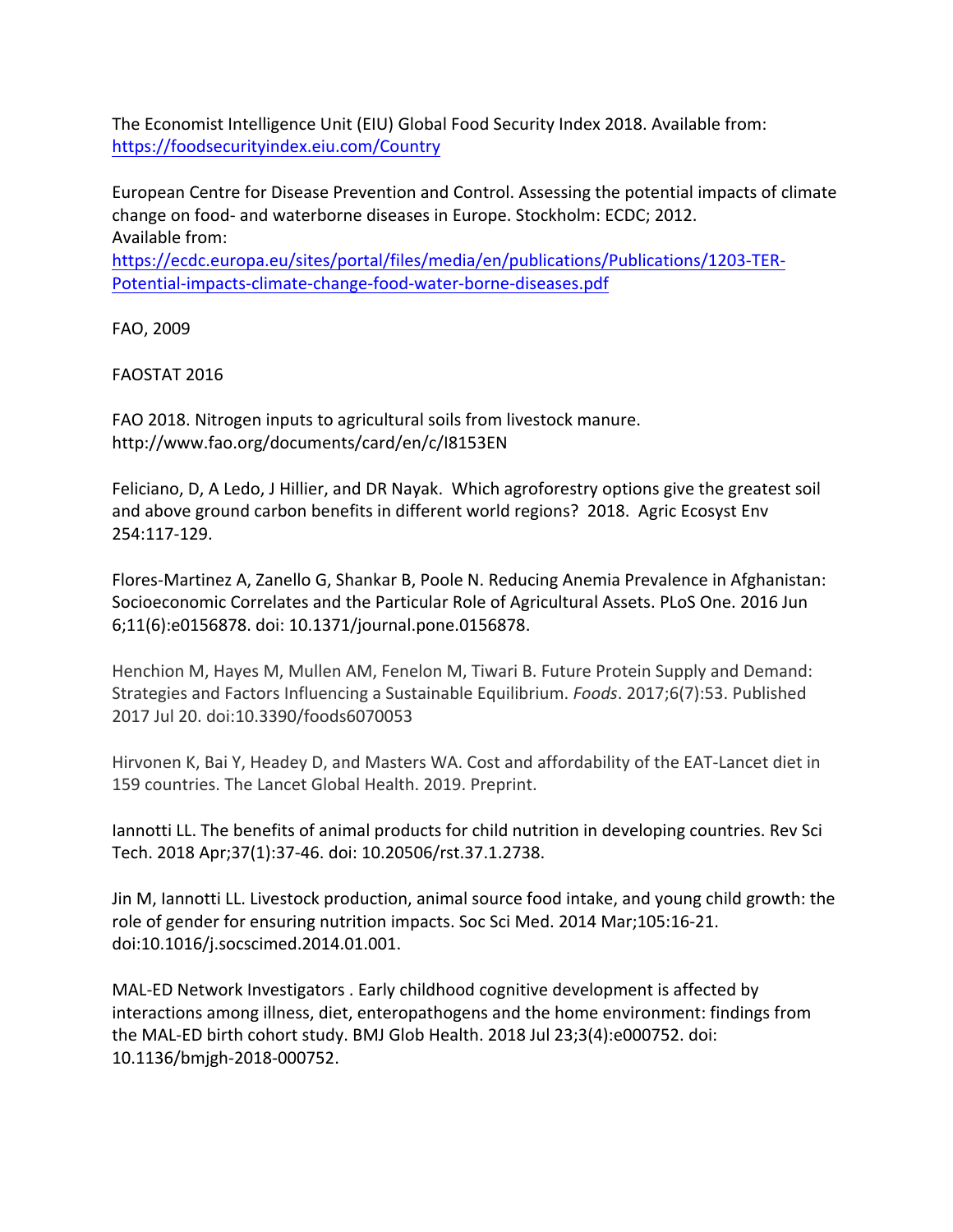Mitloehner, F. Livestock's Contributions to Climate Change: Facts and Fiction; a white paper at http://cekern.ucanr.edu/files/256942.pdf.

Mottet, A., De haan, C., Falcucci, A., Tempio, G., Opio, C., Gerber, P. (2017). Livestock: On our plates or eating at our table? A new analysis of the feed/food debate. Global Food Security. 14. 10.1016/j.gfs.2017.01.001.

Njuki, J. and Sanginga, P.C.2013. Women, livestock ownership and markets: Bridging the gender gap in eastern and southern Africa. London, UK: Routledge. See pdf of this book here: https://cgspace.cgiar.org/handle/10568/34088

Rawlins R, Pimkina S, Barrett CB, Pdersen S, Wydick B. 2013. Got milk? The impact of Heifer International's livestock donation programs in Rwanda on nutritional outcomes. Food policy 44: 2020-213.

Rouhani MH, Salehi-Abargouei A, Surkan PJ, Azadbakht L. Is there a relationship between red or processed meat intake and obesity? A systematic review and meta-analysis of observational studies. Obes Rev. 2014 Sep;15(9):740-8. doi: 10.1111/obr.12172.

Shapiro MJ, Downs SM, Swartz HJ, Parker M, Quelhas D, Kreis K, et al. A Systematic Review Investigating the Relation Between Animal-Source Food Consumption and Stunting in Children Aged 6-60 Months in Low and Middle-Income Countries. Adv Nutr. 2019.

So H, McLaren L, Currie GC. The relationship between health eating and overweight/obesity in Canada: cross-sectional study using the CCHS. Obes Sci Pract. 2017 Aug 25;3(4):399-406. doi: 10.1002/osp4.123.

United Nations World Food Program. https://www.wfp.org/node/359289

UN-HLTF (2012). *Food and Nutrition Security for All through Sustainable Agriculture and Food Systems*. 14 March 2012.

US Global Change Program (2016). Climate and Health Assessment – Food safety, Nutrition and Distribution. Available from: https://health2016.globalchange.gov/food-safety-nutrition-and-distribution

Webb P, Block S. Support for agriculture during economic transformation: impacts on poverty and undernutrition. Proc Natl Acad Sci U S A. 2012 Jul 31;109(31):12309-14. doi: 10.1073/pnas.0913334108.

Whalen KA, Judd S, McCullough ML, Flanders WD, Hartman TJ, Bostick RM. Paleolithic and Mediterranean Diet Pattern Scores Are Inversely Associated with All-Cause and Cause-Specific Mortality in Adults. J Nutr. 2017 Apr;147(4):612-620. doi: 10.3945/jn.116.241919.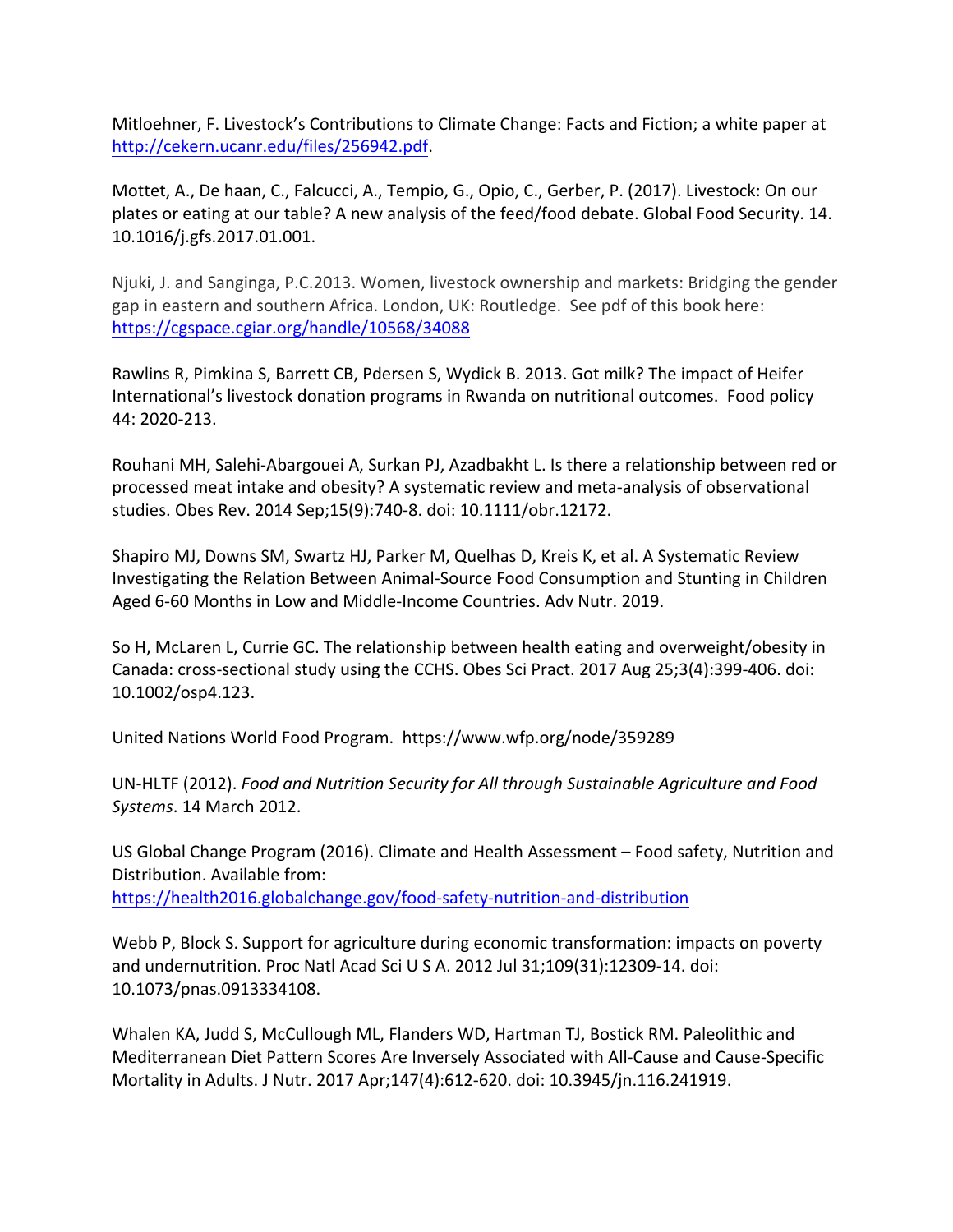World Bank, 2017

World Health Organization, 2014. https://www.who.int/nutrition/topics/WHO\_FAO\_ICN2\_videos\_hiddenhunger/en/

World Health Organization (WHO) – World Health Assembly Global Nutrition Targets 2025 – Stunting Policy Brief. Available from:

https://www.who.int/nutrition/publications/globaltargets2025\_policybrief\_stunting/en/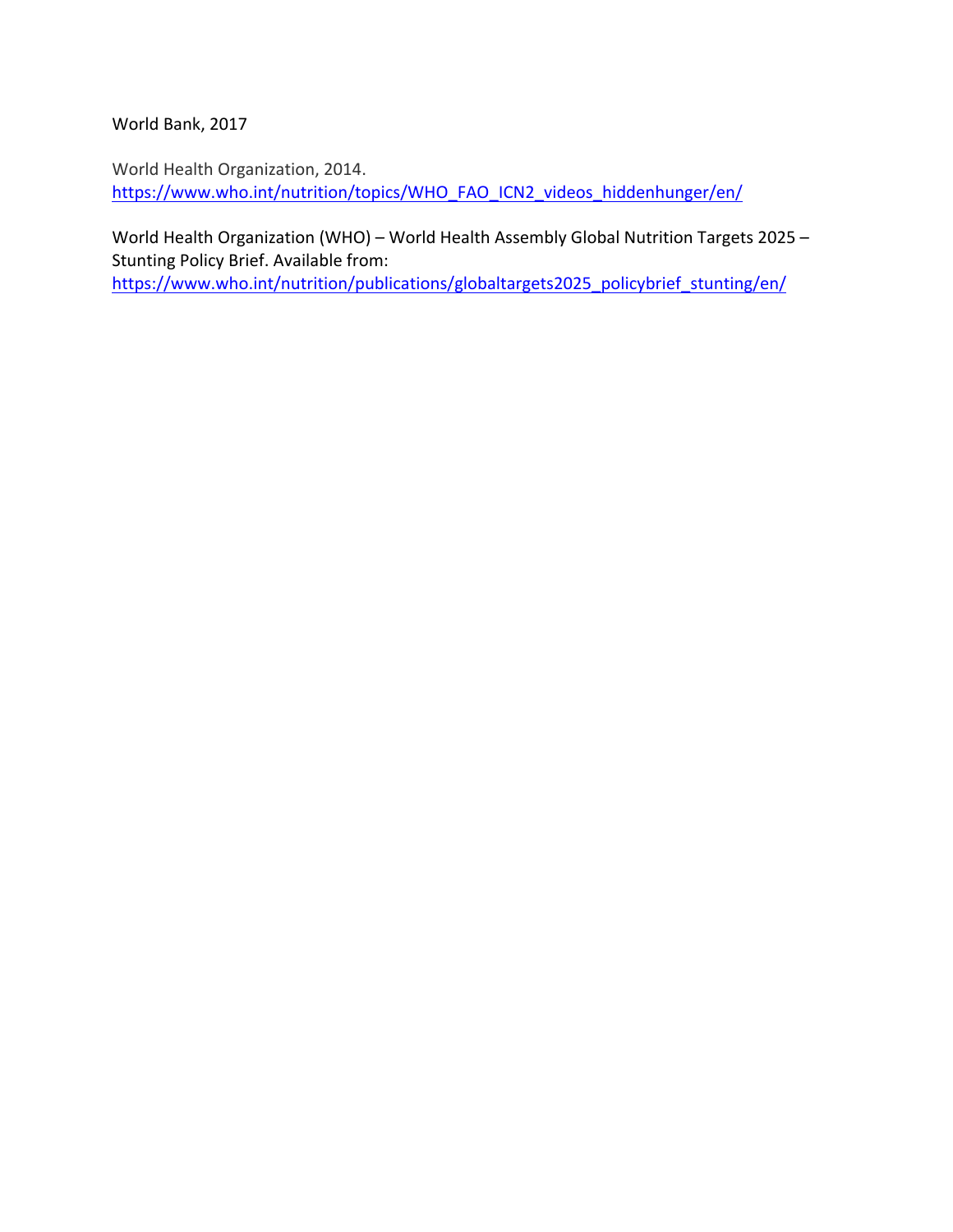

Figure 1 UNICEF framework for malnutrition.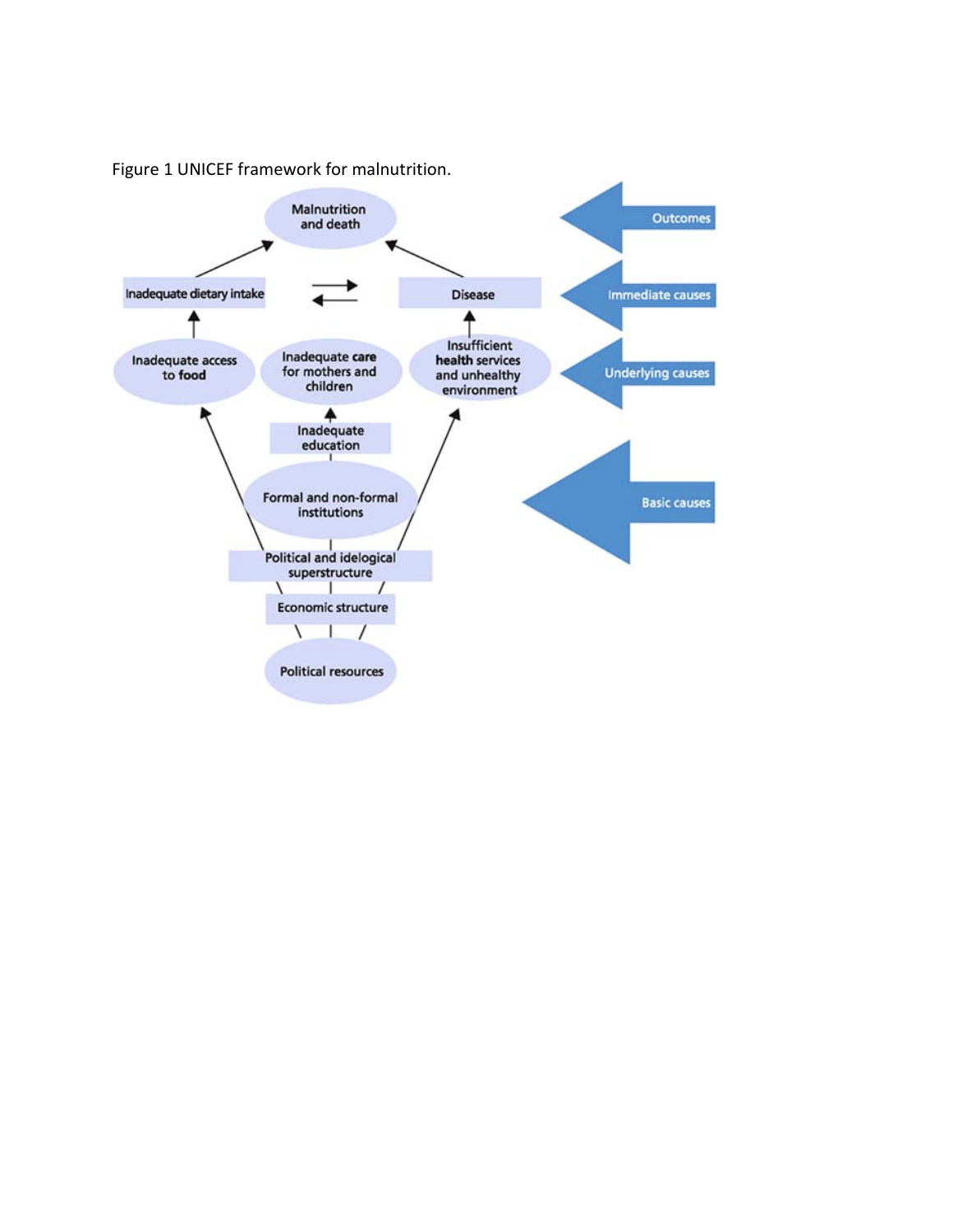

Beef Pig Poultry Sheep Stunting

Figure 2. Form and amount of ASF consumption against stunting rates in 37 countries.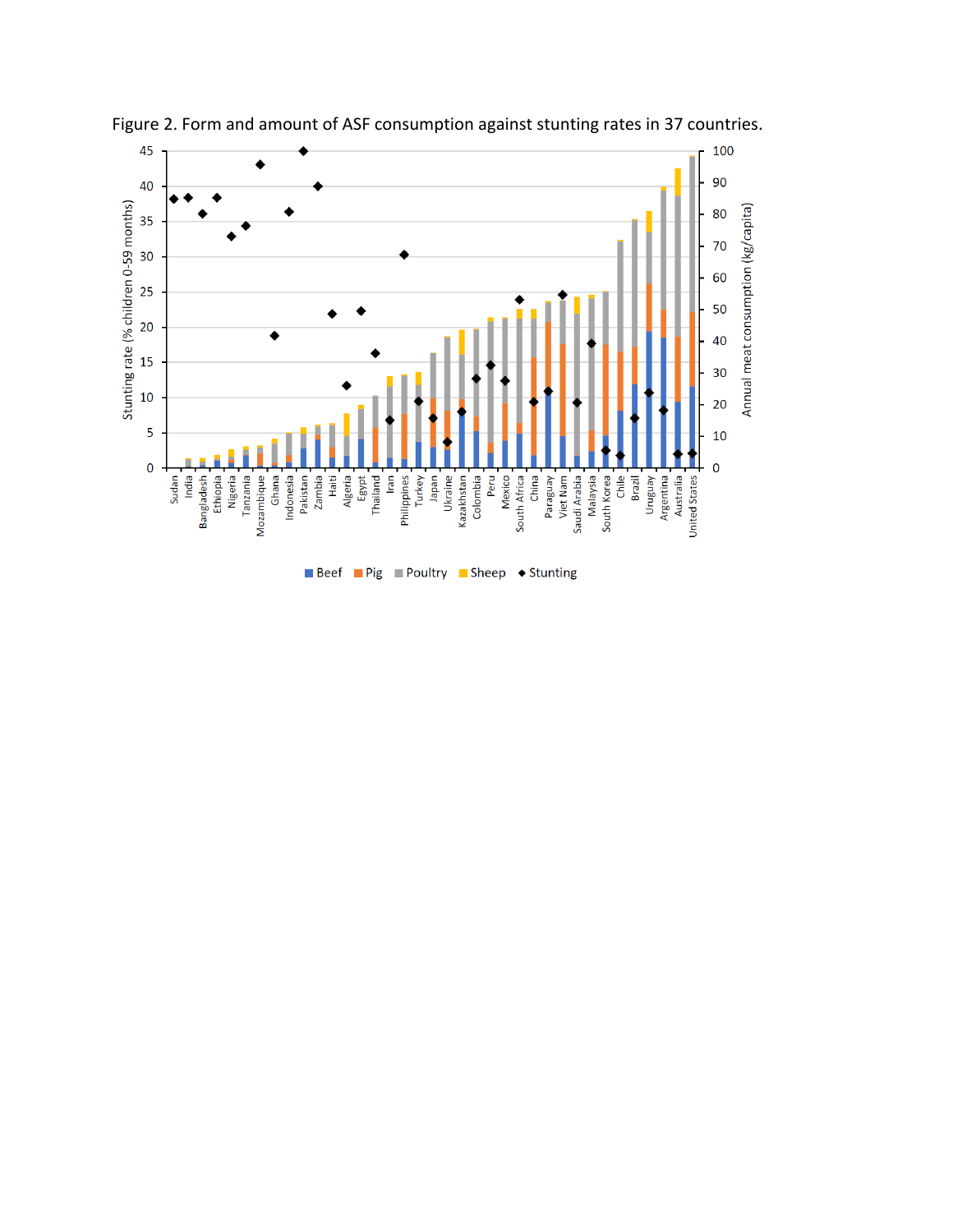

# Figure 3 Total food calorie consumption against stunting rates in 37 countries.